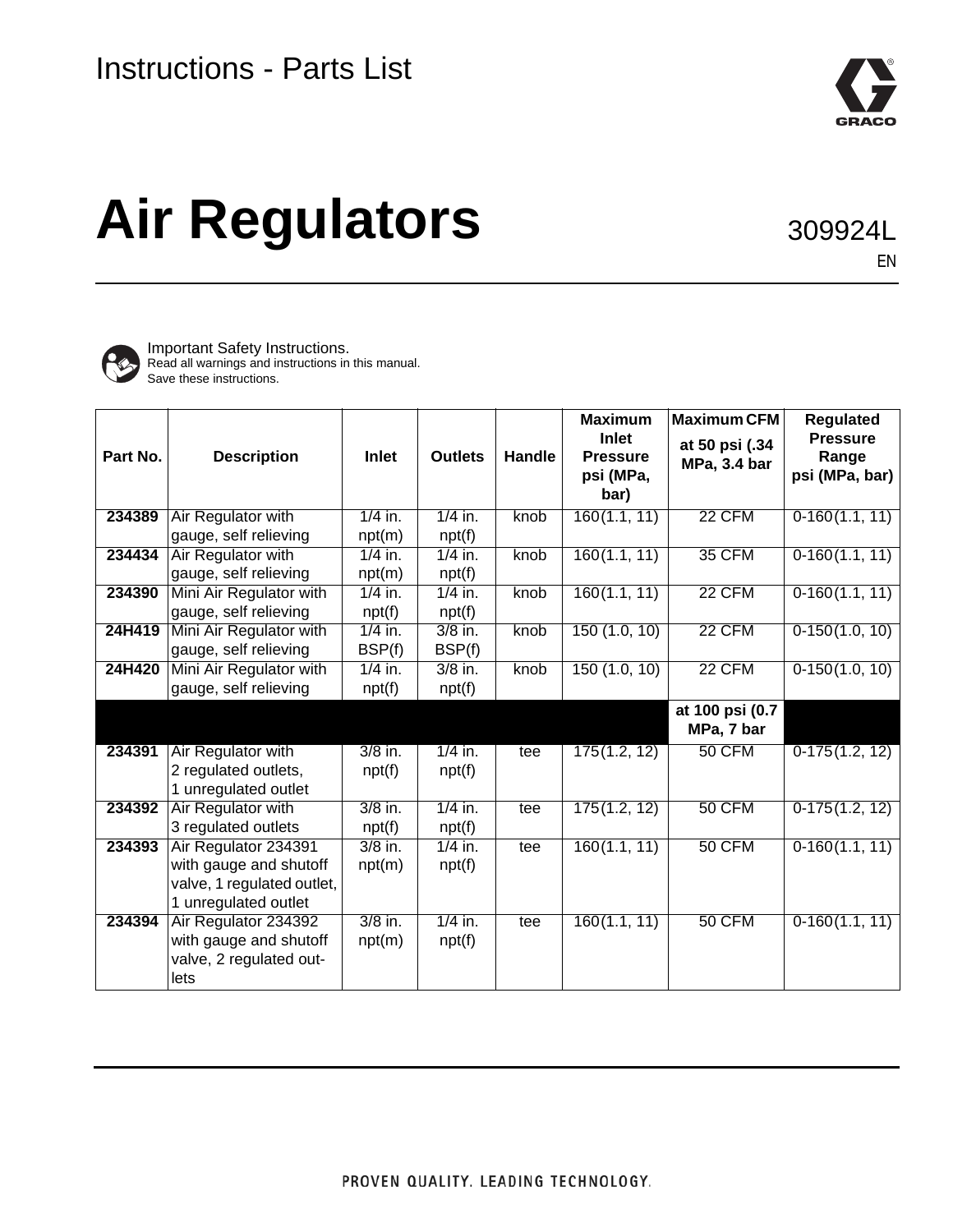# **Installation**

Before installing air line components, blow out the pipe line to remove debris. Be sure air to the regulator is clean. Erratic operation or loss of regulation is usually caused by dirt in the regulator.

Use pipe compound or tape sparingly and only on male threads. Locate the regulator as close as possible to the equipment it serves.

Install a main air shutoff valve upstream from the air controls to isolate them for service.

#### **Shop Air Piping Layout**

#### **NOTE:**

- Main Air Line stand pipe should not be smaller than compressor outlet size.
- A minimum of 25 ft (7.62 m) from compressor to first filter outlet is required to cool air [50 ft. (15.24 m) optimum].

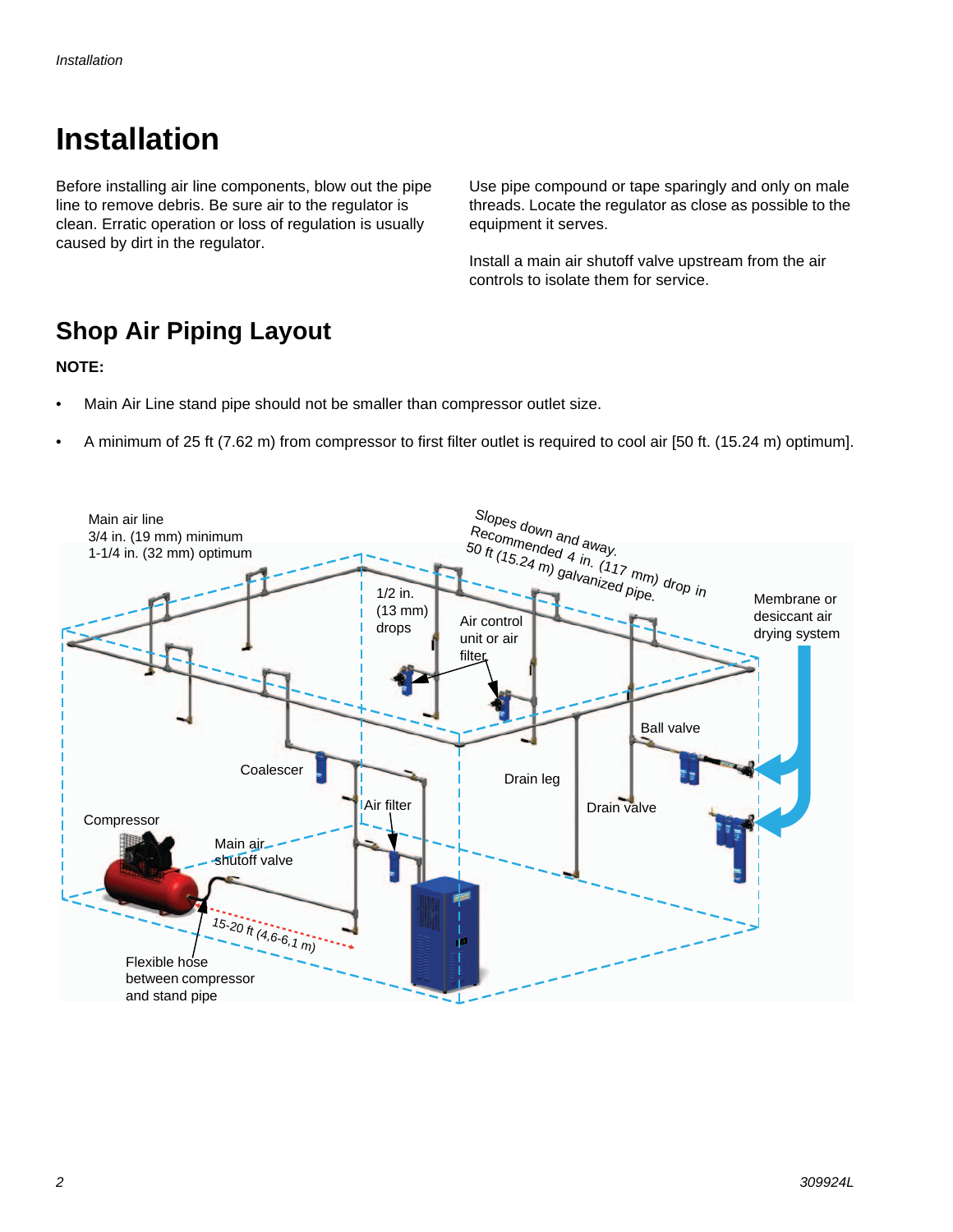| <b>Minimum Pipe Size Recommendations</b> |                        |                                                                                                  |                      |         |  |  |
|------------------------------------------|------------------------|--------------------------------------------------------------------------------------------------|----------------------|---------|--|--|
| <b>Compressor</b>                        |                        |                                                                                                  | <b>Main Air Line</b> |         |  |  |
| <b>HP</b>                                | <b>CFM</b>             | Length ft (m)                                                                                    | Size in. (mm)        |         |  |  |
| $1 - 1/2 - 2$                            | $6 - 9$                | any                                                                                              | 3/4(19)              |         |  |  |
| $3 - 5$                                  |                        | Up to 200 (61)                                                                                   | 3/4(19)              |         |  |  |
|                                          |                        | Over 200 (61)<br>Up to 100 (30.5)<br>Over 100-200 (30.5-61)<br>Over 200 (61)<br>Up to 100 (30.5) | 1(25.4)              |         |  |  |
|                                          |                        |                                                                                                  | 3/4(19)              |         |  |  |
| $5 - 10$                                 | $12 - 20$<br>$20 - 40$ |                                                                                                  |                      | 1(25.4) |  |  |
|                                          |                        |                                                                                                  | $1-1/4$ (31.8)       |         |  |  |
|                                          |                        |                                                                                                  | 3/4(19)              |         |  |  |
| $10 - 15$                                | $40 - 60$              | Over 100-200 (30.5-61)                                                                           | $1-1/4$ (31.8)       |         |  |  |
|                                          |                        | Over 200 (61)                                                                                    | $1-1/2$ (38.1)       |         |  |  |

|                              |                                 | Air Pressure Drop Through Hose, by Hose Length and ID<br>Temperature = $68^{\circ}$ F |                             |                             |                         |                       |                                    |  |
|------------------------------|---------------------------------|---------------------------------------------------------------------------------------|-----------------------------|-----------------------------|-------------------------|-----------------------|------------------------------------|--|
|                              | <b>Inlet</b><br><b>Pressure</b> | 4 ft<br>$(1.22 \text{ m})$                                                            | 10 ft<br>$(3.05 \text{ m})$ | 15 <sub>ft</sub><br>(4.6 m) | <b>20 ft</b><br>(6.1 m) | $25$ ft<br>(7.62 m)   | 50 ft<br>(15.24 m)                 |  |
| Air Hose ID 1/4 in. (6.4 mm) |                                 |                                                                                       |                             |                             |                         |                       |                                    |  |
|                              | 40 (276, 2.8)                   | 6(41, .4)<br>14                                                                       | 8(55, .6)<br>10             | 9.5(66, .7)<br>9            | 11(76, .8)<br>8         | 12.75 (88, 0.9)<br>8  | 24 (165, 1.7)<br>8                 |  |
|                              | 50 (345, 3.4)                   | 7.5(52, .5)<br>17                                                                     | 10(69, .7)<br>12            | 12(83, .8)<br>11            | 14(97, 1)<br>10         | 16 (110, 1.1)<br>9    | 28 (193, 1.9)<br>9                 |  |
| psi (kPa, bar)               | 60 (414, 4.1)                   | 9(62, .6)<br>20                                                                       | 12.5(86, .9)<br>14          | 14.5 (100, .1)<br>12        | 16.75 (115, 1.2)<br>11  | 19 (131, 1.3)<br>11   | 31 (214, 2.1)<br>10                |  |
| SCFM $(tt^3/min)$            | 70 (483, 4.8)                   | 10.75 (74, .7)<br>22                                                                  | 14.5(100, 1)<br>16          | 17 (117, 1.2)<br>14         | 19.5 (134, 1.3)<br>13   | 22.5 (155, 1.6)<br>12 | 34 (234, 2.3)<br>11                |  |
|                              | 80 (552, 5.5)                   | 12.25 (84, .8)<br>25                                                                  | 16.5(114, 1.1)<br>18        | 19.5 (134, 1.3)<br>16       | 22.5 (155, 1.6)<br>15   | 25.5 (176, 1.8)<br>14 | 37 (255, 2.6)<br>12                |  |
|                              | 90(621, 6.2)                    | 14(97, 1)<br>28                                                                       | 18.75 (129, 1.3)<br>20      | 22 (152, 1.5)<br>17         | 25.25 (172, 1.7)<br>16  | 29 (200, 2)<br>15     | 39.5 (169, 2.7)<br>12 <sup>°</sup> |  |
|                              | Air Hose ID 5/16 in. (7.9 mm)   |                                                                                       |                             |                             |                         |                       |                                    |  |
|                              | 40 (276, 2.8)                   | 2.25(16, .2)<br>15                                                                    | 2.75(19, .2)<br>10          | 3.25(22, .2)<br>9           | 3.5(24, .2)<br>8        | 4(28, .3)<br>8        | 8.5(59, .6)<br>8                   |  |
|                              | 50(345, 3.4)                    | 3(21, .2)<br>19                                                                       | 3.5(24, .2)<br>12           | 4(28, .3)<br>11             | 4.5(31, .3)<br>10       | 5(34, .3)<br>9        | 10(69, .7)<br>9                    |  |
| psi (kPa, bar)               | 60 (414, 4.1)                   | 3.75(26, .3)<br>22                                                                    | 4.5(31, .3)<br>15           | 5(34, .3)<br>13             | 5.5(38, .4)<br>11       | 6(41, .4)<br>11       | 11.5(79, .8)<br>10 <sup>1</sup>    |  |
| SCFM $(tt^3/min)$            | 70 (483, 4.8)                   | 4.5(31, .3)<br>26                                                                     | 5.25(36, .4)<br>17          | 6(41, .4)<br>15             | 6.75(47, .5)<br>13      | 7.25(50, .5)<br>12    | 13 (90, .9)<br>12                  |  |
|                              | 80 (552, 5.5)                   | 5.5(38, .4)<br>30                                                                     | 6.25(43, .4)<br>19          | 7(48, .5)<br>17             | 8(55, .6)<br>15         | 8.75(60, .6)<br>14    | 14.5(100, 1)<br>13                 |  |
|                              | 90(621, 6.2)                    | 6.5(45, .4)<br>34                                                                     | 7.5(52, .5)<br>22           | 8.5(59, .6)<br>19           | 9.5(66, .7)<br>17       | 10.5(72, .7)<br>16    | 16 (110, 1.1)<br>14                |  |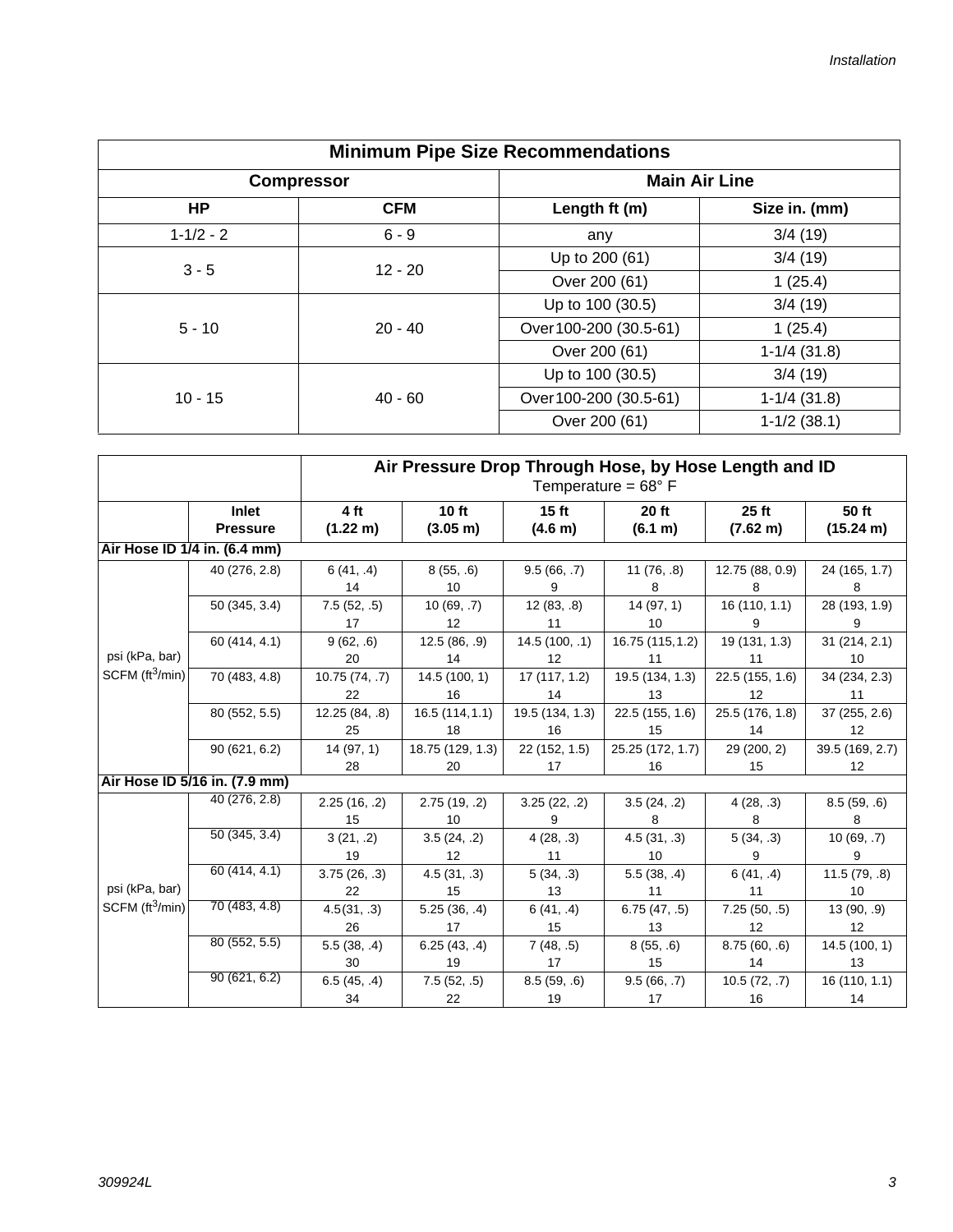#### **Pressure Adjustment**

nent rupture and serious injury.

| Do not exceed the Maximum Incoming Air Pressure of |  |  |  |  |  |  |
|----------------------------------------------------|--|--|--|--|--|--|
| the equipment. Over pressurizing can cause compo-  |  |  |  |  |  |  |

Turn clockwise to increase air pressure. Turn counterclockwise to decrease air pressure.

**NOTE:** Push in the knob of Part No. 234389, 234390, 24H419, and 24H420 air regulators to lock their pressure setting.

#### <span id="page-3-0"></span>**Pressure Relief Procedure**



The following is a basic pressure relief procedure. Be sure to follow the specific pressure relief procedure in your spray gun and/or fluid supply equipment manuals.

- 1. Close the main air shutoff valve.
- 2. Trigger the gun or dispense valve and open any drain valves to relieve pressure.

# **Repair**

- 1. Follow **[Pressure Relief Procedure](#page-3-0)**, above.
- 2. Disassemble the regulator. Refer to **[Parts](#page-4-0)** drawings.
- 3. Wash parts with household soap and water or denatured alcohol.
- 4. Wipe parts dry with a clean, soft, dry rag. Use compressed air to blow dirt and contaminants out of the regulator body.
- 5. Inspect parts for wear or damage. Replace damaged parts.
- 6. Reassemble the regulator.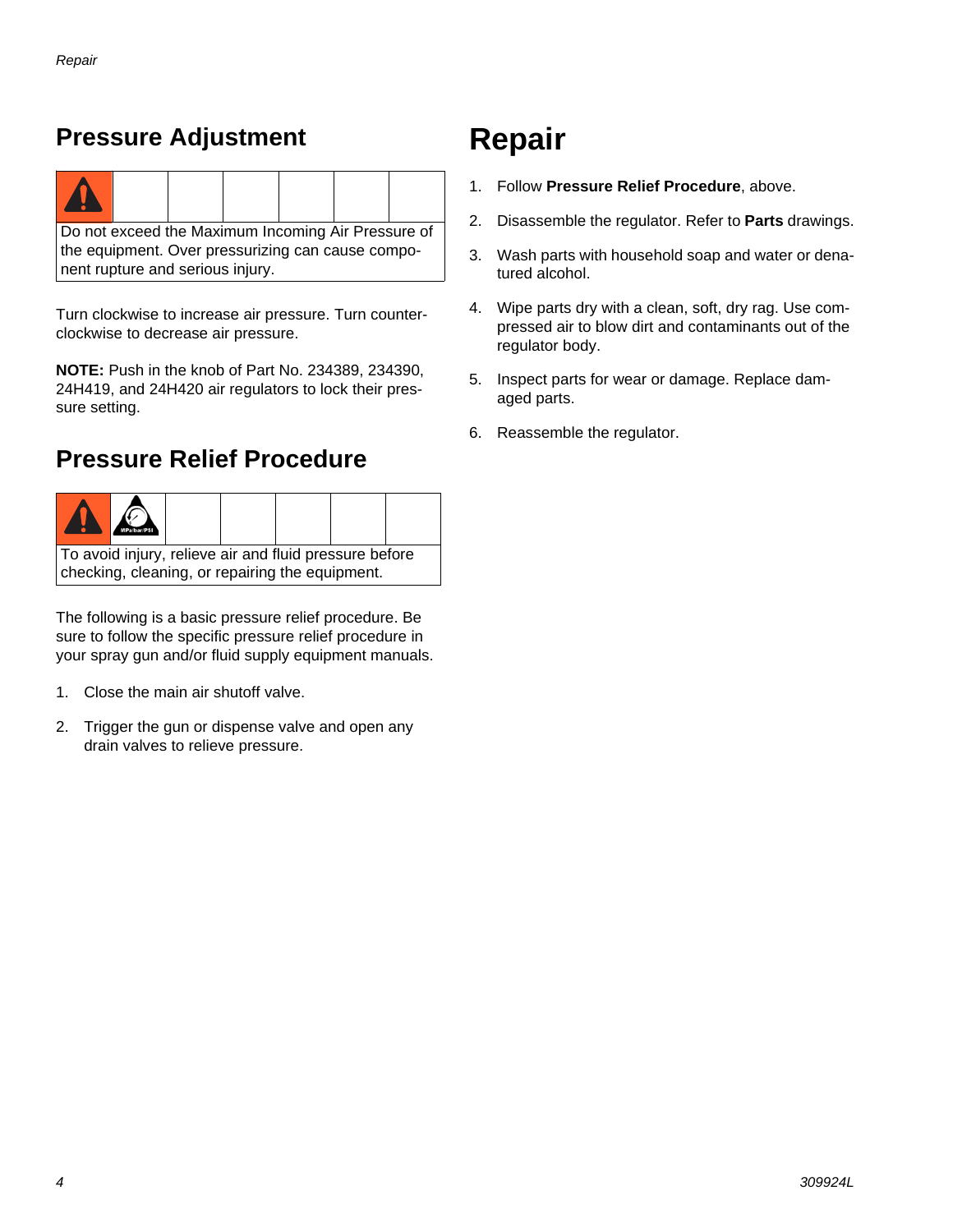### <span id="page-4-0"></span>**Parts**



**Part No. 24H419 and 24H420**

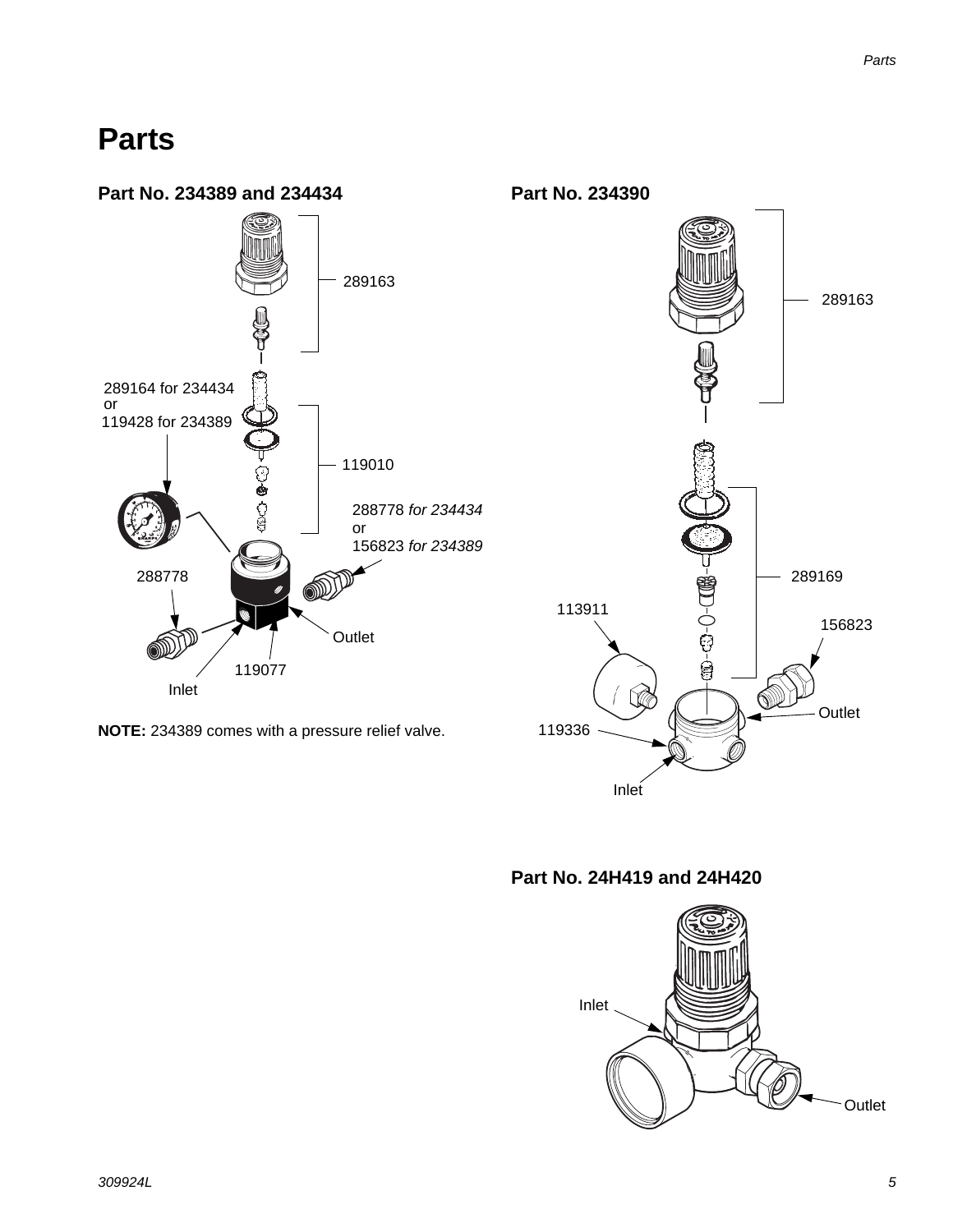Part No. 234393 (1 regulated, 1 unregulated outlet) **and 234394** (2 regulated outlets)



Part No. 234391 (2 regulated, 1 unregulated outlet) **and 234392** (3 regulated outlets)



*\*Repair Kit 289167 available for models 234391 & 234392.*